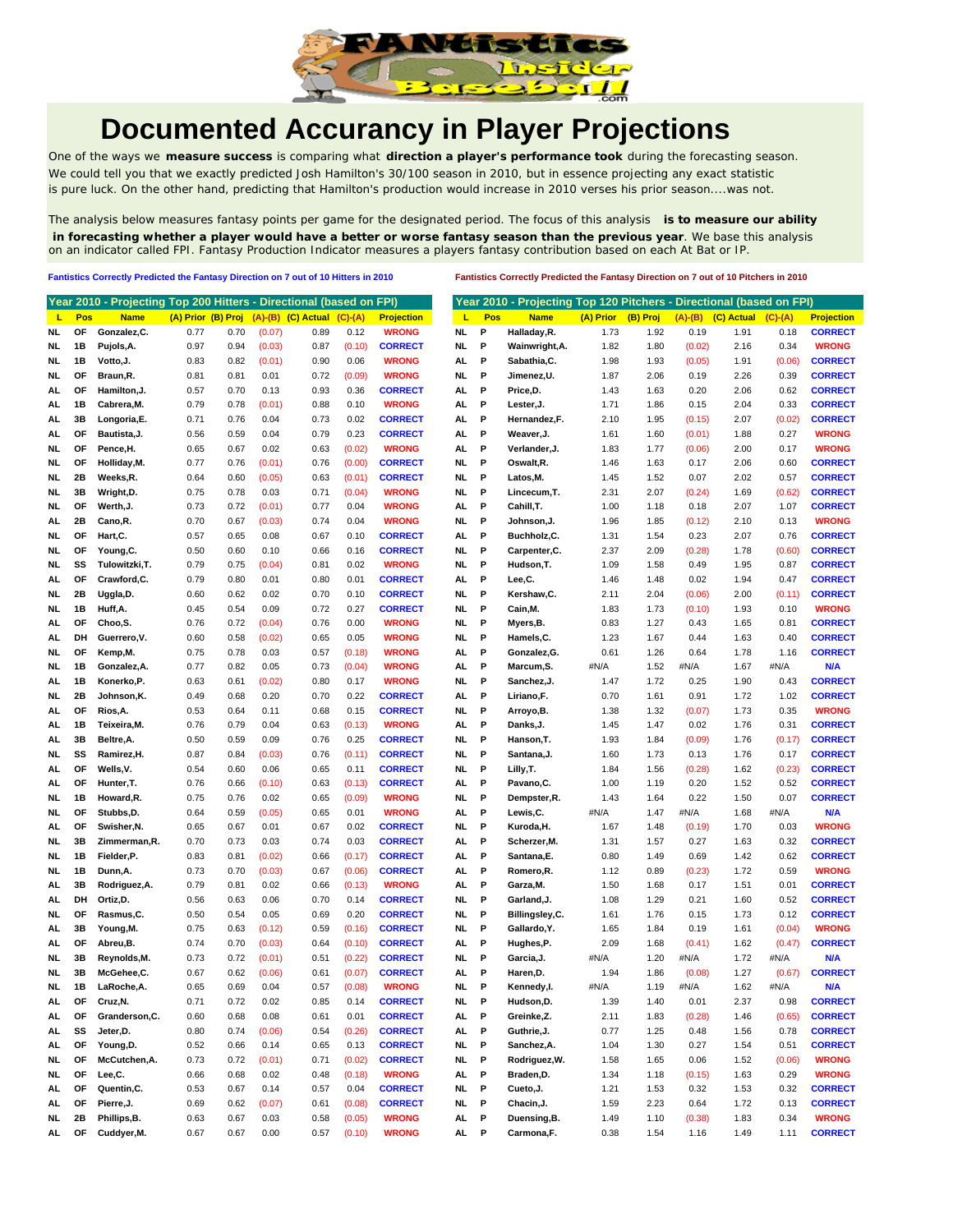| NL. | OF | Ethier, A.     | 0.67 | 0.71 | 0.05   | 0.68 | 0.01   | <b>CORRECT</b> | NL.       | P | Pelfrey, M.    | 0.93    | 1.16 | 0.23   | 1.47 | 0.54   | <b>CORRECT</b> |
|-----|----|----------------|------|------|--------|------|--------|----------------|-----------|---|----------------|---------|------|--------|------|--------|----------------|
| NL. | OF | Victorino, S.  | 0.68 | 0.68 | 0.01   | 0.63 | (0.05) | <b>WRONG</b>   | NL.       | P | Richard, C.    | 1.25    | 1.31 | 0.06   | 1.40 | 0.15   | <b>CORRECT</b> |
| NL  | SS | Gonzalez, A.   | 0.40 | 0.48 | 0.08   | 0.50 | 0.10   | <b>CORRECT</b> | NL.       | P | Lowe,D.        | 1.03    | 1.52 | 0.50   | 1.33 | 0.31   | <b>CORRECT</b> |
|     |    |                |      |      |        |      |        |                |           |   |                |         |      |        |      |        |                |
| NL  | OF | Bruce, J.      | 0.53 | 0.65 | 0.12   | 0.66 | 0.13   | <b>CORRECT</b> | AL        | P | Pettitte, A.   | 1.40    | 1.35 | (0.06) | 1.68 | 0.28   | <b>WRONG</b>   |
| AL  | OF | Upton,B.       | 0.57 | 0.70 | 0.12   | 0.65 | 0.07   | <b>CORRECT</b> | NL        | P | Hernandez,L.   | 0.79    | 0.64 | (0.16) | 1.39 | 0.60   | <b>WRONG</b>   |
| NL. | OF | Pagan, A.      | 0.72 | 0.63 | (0.09) | 0.68 | (0.04) | <b>CORRECT</b> | AL.       | P | Vargas, J.     | 0.94    | 0.84 | (0.11) | 1.47 | 0.52   | <b>WRONG</b>   |
| AL. | SS | Ramirez, A.    | 0.57 | 0.62 | 0.06   | 0.57 | 0.01   | <b>CORRECT</b> | AL        | P | Floyd, G.      | 1.56    | 1.65 | 0.09   | 1.26 | (0.30) | <b>WRONG</b>   |
| NL  | ОF | Heyward, J.    | #N/A | 0.68 | #N/A   | 0.69 | #N/A   | <b>N/A</b>     | AL        | P | Cecil, B.      | 0.09    | 0.73 | 0.65   | 1.48 | 1.39   | <b>CORRECT</b> |
| NL. | OF | Soriano, A.    | 0.52 | 0.67 | 0.15   | 0.61 | 0.09   | <b>CORRECT</b> | AL.       | P | Pineiro, J.    | 1.72    | 1.37 | (0.35) | 1.50 | (0.22) | <b>CORRECT</b> |
| AL  | 1B | Pena,C.        | 0.65 | 0.71 | 0.05   | 0.50 | (0.15) | <b>WRONG</b>   | NL.       | P | Wolf,R.        | 1.86    | 1.51 | (0.35) | 1.24 | (0.62) | <b>CORRECT</b> |
| NL  | 2Β | Prado, M.      | 0.64 | 0.66 | 0.01   | 0.64 | (0.00) | <b>WRONG</b>   | AL.       | P | Lackey,J.      | 1.49    | 1.63 | 0.14   | 1.25 | (0.24) | <b>WRONG</b>   |
|     | SS |                | 0.69 | 0.78 | 0.09   |      |        | <b>WRONG</b>   | NL.       | P |                |         | 1.48 | 0.10   |      |        | <b>CORRECT</b> |
| NL  |    | Reyes, J.      |      |      |        | 0.63 | (0.06) |                |           |   | Zito, B.       | 1.37    |      |        | 1.39 | 0.02   |                |
| NL  | 1B | Sanchez, G.    | 0.59 | 0.56 | (0.03) | 0.60 | 0.01   | <b>WRONG</b>   | AL        | P | Niemann, J.    | 1.46    | 1.37 | (0.10) | 1.51 | 0.05   | <b>WRONG</b>   |
| NL  | OF | Upton, J.      | 0.78 | 0.76 | (0.02) | 0.65 | (0.12) | <b>CORRECT</b> | NL        | P | Zambrano, C.   | 1.61    | 1.83 | 0.22   | 1.63 | 0.02   | <b>CORRECT</b> |
| AL. | OF | Gardner, B.    | 0.69 | 0.62 | (0.07) | 0.75 | 0.05   | <b>WRONG</b>   | AL.       | P | Jackson,E.     | 1.53    | 1.30 | (0.22) | 1.24 | (0.28) | <b>CORRECT</b> |
| AL. | OF | Drew, J.       | 0.72 | 0.74 | 0.02   | 0.58 | (0.13) | <b>WRONG</b>   | NL.       | P | Westbrook, J.  | #N/A    | 1.17 | #N/A   | 1.35 | #N/A   | <b>N/A</b>     |
| AL  | ОF | Suzuki, I.     | 0.77 | 0.75 | (0.03) | 0.69 | (0.08) | <b>CORRECT</b> | AL        | Р | Matusz, B.     | 1.07    | 1.52 | 0.45   | 1.32 | 0.25   | <b>CORRECT</b> |
| NL. | SS | Drew,S.        | 0.55 | 0.66 | 0.11   | 0.64 | 0.09   | <b>CORRECT</b> | AL.       | P | Davis, W.      | 1.71    | 1.53 | (0.18) | 1.28 | (0.42) | <b>CORRECT</b> |
| NL  | OF | Jones, G.      | 0.80 | 0.68 | (0.12) | 0.51 | (0.29) | <b>CORRECT</b> | AL        | P | Slowey,K.      | 0.95    | 1.19 | 0.23   | 1.30 | 0.34   | <b>CORRECT</b> |
|     |    |                |      |      |        |      |        |                |           |   |                |         |      |        |      |        |                |
| AL  | 3B | Wigginton, T.  | 0.50 | 0.54 | 0.04   | 0.50 | (0.01) | <b>WRONG</b>   | AL        | P | Morrow,B.      | 0.98    | 1.75 | 0.76   | 1.58 | 0.60   | <b>CORRECT</b> |
| NL  | OF | Gomes, J.      | 0.67 | 0.57 | (0.10) | 0.55 | (0.12) | <b>CORRECT</b> | NL        | P | Nolasco, R.    | 1.41    | 1.67 | 0.25   | 1.25 | (0.16) | <b>WRONG</b>   |
| NL  | OF | Torres, A.     | 0.70 | 0.63 | (0.07) | 0.69 | (0.01) | <b>CORRECT</b> | AL        | P | Chen,B.        | 0.31    | #N/A | #N/A   | 1.41 | 1.10   | <b>N/A</b>     |
| NL  | 3В | Uribe, J.      | 0.64 | 0.53 | (0.11) | 0.52 | (0.12) | <b>CORRECT</b> | AL        | P | Buehrle, M.    | 1.35    | 1.24 | (0.12) | 1.11 | (0.24) | <b>CORRECT</b> |
| AL  | DH | Scott,L.       | 0.61 | 0.64 | 0.02   | 0.72 | 0.10   | <b>CORRECT</b> | AL.       | P | Shields, J.    | 1.13    | 1.58 | 0.45   | 0.69 | (0.44) | <b>WRONG</b>   |
| NL  | 3B | Ramirez, A.    | 0.73 | 0.70 | (0.03) | 0.51 | (0.22) | <b>CORRECT</b> | NL        | P | Wells,R.       | 1.49    | 1.14 | (0.36) | 1.10 | (0.39) | <b>CORRECT</b> |
|     | OF |                | #N/A | 0.57 | #N/A   | 0.63 | #N/A   | <b>N/A</b>     | AL        | P |                | 0.81    | 0.60 |        |      | 0.40   | <b>WRONG</b>   |
| AL  |    | Jackson, A.    |      |      |        |      |        |                |           |   | Fister,D.      |         |      | (0.21) | 1.21 |        |                |
| AL. | OF | Jones, A.      | 0.61 | 0.65 | 0.04   | 0.55 | (0.06) | <b>WRONG</b>   | AL.       | P | Matsuzaka,D.   | $-0.03$ | 1.30 | 1.33   | 1.59 | 1.62   | <b>CORRECT</b> |
| AL  | c  | Napoli, M.     | 0.64 | 0.69 | 0.05   | 0.55 | (0.09) | <b>WRONG</b>   | AL        | P | Baker, S.      | 1.57    | 1.57 | 0.00   | 1.17 | (0.40) | <b>WRONG</b>   |
| AL  | SS | Scutaro, M.    | 0.64 | 0.61 | (0.04) | 0.53 | (0.11) | <b>CORRECT</b> | AL        | P | Hunter, T.     | 1.41    | 1.08 | (0.34) | 1.50 | 0.09   | <b>WRONG</b>   |
| AL  | 2Β | Kendrick, H.   | 0.64 | 0.67 | 0.03   | 0.55 | (0.09) | <b>WRONG</b>   | NL        | P | Volstad, C.    | 0.85    | 1.05 | 0.20   | 1.26 | 0.41   | <b>CORRECT</b> |
| NL. | 3В | Headley,C.     | 0.56 | 0.61 | 0.05   | 0.54 | (0.02) | <b>WRONG</b>   | NL.       | P | Niese, J.      | 1.40    | 1.49 | 0.08   | 1.02 | (0.39) | <b>WRONG</b>   |
| NL  | 1B | Loney, J.      | 0.59 | 0.62 | 0.04   | 0.54 | (0.05) | <b>WRONG</b>   | NL.       | P | Hammel, J.     | 1.13    | 1.23 | 0.10   | 1.12 | (0.01) | <b>WRONG</b>   |
| AL  | SS | Andrus,E.      | 0.61 | 0.66 | 0.06   | 0.52 | (0.08) | <b>WRONG</b>   | AL        | P | Vazquez, J.    | 2.03    | 1.65 | (0.38) | 1.01 | (1.02) | <b>CORRECT</b> |
|     |    |                |      |      |        |      |        |                |           |   |                |         |      |        |      |        |                |
| NL. | OF | Ibanez, R.     | 0.70 | 0.67 | (0.03) | 0.61 | (0.09) | <b>CORRECT</b> | NL.       | P | de la Rosa,J.  | 1.52    | 1.55 | 0.03   | 1.55 | 0.03   | <b>CORRECT</b> |
| NL  | 1B | Lee,D.         | 0.80 | 0.73 | (0.06) | 0.57 | (0.23) | <b>CORRECT</b> | NL.       | P | Silva, C.      | 0.07    | 0.91 | 0.84   | 1.45 | 1.38   | <b>CORRECT</b> |
| AL. | OF | Lind, A.       | 0.75 | 0.72 | (0.03) | 0.46 | (0.28) | <b>CORRECT</b> | AL.       | P | Anderson,B.    | 1.33    | 1.59 | 0.26   | 1.68 | 0.34   | <b>CORRECT</b> |
| AL  | 2Β | Zobrist, B.    | 0.82 | 0.72 | (0.09) | 0.57 | (0.24) | <b>CORRECT</b> | NL.       | P | Wood,T.        | #N/A    | #N/A | #N/A   | 1.94 | #N/A   | <b>N/A</b>     |
| AL  | 2Β | Hill, A.       | 0.64 | 0.61 | (0.03) | 0.39 | (0.25) | <b>CORRECT</b> | NL        | P | Saunders, J.   | 1.10    | 1.37 | 0.27   | 0.85 | (0.26) | <b>WRONG</b>   |
| AL  | 1B | Butler, B.     | 0.68 | 0.71 | 0.03   | 0.70 | 0.02   | <b>CORRECT</b> | AL        | P | Burnett, A.    | 1.40    | 1.62 | 0.22   | 0.85 | (0.54) | <b>WRONG</b>   |
| AL. | OF | Markakis, N.   | 0.63 | 0.68 | 0.05   | 0.65 | 0.02   | <b>CORRECT</b> | NL.       | P | Blanton, J.    | 1.26    | 1.39 | 0.13   | 0.91 | (0.35) | <b>WRONG</b>   |
| NL. | OF | Byrd, M.       | 0.62 | 0.56 | (0.06) | 0.58 | (0.04) | <b>CORRECT</b> | NL.       | P | Norris, B.     | 1.08    | 1.08 | 0.00   | 1.17 | 0.09   | <b>CORRECT</b> |
|     |    |                |      |      |        |      |        |                |           |   |                |         |      |        |      |        |                |
| AL  | c  | Mauer, J.      | 0.92 | 0.81 | (0.11) | 0.72 | (0.20) | <b>CORRECT</b> | NL.       | P | LeBlanc, W.    | 1.94    | 1.51 | (0.44) | 0.89 | (1.06) | <b>CORRECT</b> |
| AL  | OF | Span,D.        | 0.70 | 0.65 | (0.04) | 0.54 | (0.16) | <b>CORRECT</b> | NL.       | P | Bumgarner, M.  | 1.60    | 1.33 | (0.27) | 1.32 | (0.28) | <b>CORRECT</b> |
| NL. | OF | Podsednik,S.   | 0.66 | 0.56 | (0.09) | 0.64 | (0.01) | <b>CORRECT</b> | NL.       | P | Padilla, V.    | 1.28    | 1.03 | (0.26) | 1.73 | 0.45   | <b>WRONG</b>   |
| AL  | С  | Martinez, V.   | 0.69 | 0.71 | 0.02   | 0.67 | (0.02) | <b>WRONG</b>   | NL        | P | Figueroa, N.   | 0.76    | 0.83 | 0.07   | 1.65 | 0.89   | <b>CORRECT</b> |
| NL. | OF | Bourn, M.      | 0.72 | 0.76 | 0.04   | 0.64 | (0.08) | <b>WRONG</b>   | AL        | P | Porcello,R.    | 1.33    | 1.47 | 0.14   | 1.02 | (0.31) | <b>WRONG</b>   |
| NL. | 1B | Davis.I.       | #N/A | 0.60 | #N/A   | 0.60 | #N/A   | N/A            | AL.       | P | Garcia,F.      | 1.52    | 1.34 | (0.17) | 1.17 | (0.35) | <b>CORRECT</b> |
| NL. | 3B | Rolen,S.       | 0.66 | 0.56 | (0.09) | 0.66 | 0.00   | <b>WRONG</b>   | <b>NL</b> | P | Correia,K.     | 1.50    | 1.44 | (0.06) | 1.02 | (0.47) | <b>CORRECT</b> |
| NL  | c  | McCann, B.     | 0.65 | 0.68 | 0.03   | 0.64 | (0.01) | <b>WRONG</b>   | NL.       | P | Gorzelanny, T. | 1.62    | 1.35 | (0.27) | 1.22 | (0.40) | <b>CORRECT</b> |
|     |    |                |      |      |        |      |        |                |           |   |                |         |      |        |      |        |                |
| NL  | 2B | Utley,C.       | 0.77 | 0.80 | 0.04   | 0.67 | (0.09) | <b>WRONG</b>   | NL.       | P | Moyer, J.      | 1.04    | 1.01 | (0.03) | 1.48 | 0.44   | <b>WRONG</b>   |
| AL  | 1B | Youkilis, K.   | 0.79 | 0.72 | (0.08) | 0.81 | 0.02   | <b>WRONG</b>   | AL.       | P | Davies.K.      | 1.02    | 1.17 | 0.15   | 0.87 | (0.15) | <b>WRONG</b>   |
| NL  | ΟF | Stanton, M.    | #N/A | 0.58 | #N/A   | 0.63 | #N/A   | <b>N/A</b>     | AL        | P | Masterson, J.  | 1.14    | 1.47 | 0.32   | 1.01 | (0.14) | <b>WRONG</b>   |
| AL  | ΟF | Davis, R.      | 0.77 | 0.72 | (0.05) | 0.66 | (0.11) | <b>CORRECT</b> | NL        | P | Bush,D.        | 0.71    | 1.44 | 0.73   | 0.72 | 0.01   | <b>CORRECT</b> |
| AL  | ΟF | Damon, J.      | 0.70 | 0.64 | (0.06) | 0.59 | (0.11) | <b>CORRECT</b> | AL        | P | Bonderman, J.  | $-1.60$ | 1.23 | 2.82   | 0.94 | 2.54   | <b>CORRECT</b> |
| AL  | DH | Kubel, J.      | 0.72 | 0.69 | (0.03) | 0.52 | (0.20) | <b>CORRECT</b> | AL        | P | Blackburn, N.  | 1.02    | 1.12 | 0.10   | 0.74 | (0.28) | <b>WRONG</b>   |
| NL  | ΟF | Ross,C.        | 0.57 | 0.54 | (0.03) | 0.55 | (0.03) | <b>CORRECT</b> | AL        | P | Peavy, J.      | 2.05    | 1.77 | (0.28) | 1.56 | (0.49) | <b>CORRECT</b> |
| AL  | ОF | Gutierrez,F.   | 0.61 | 0.57 | (0.04) | 0.52 | (0.09) | <b>CORRECT</b> | NL.       | P | Enright, B.    | #N/A    | #N/A | #N/A   | 1.12 | #N/A   | <b>N/A</b>     |
|     |    |                |      |      |        |      |        |                |           | P | Lopez, R.      |         |      |        |      |        |                |
| AL  | DH | Matsui, H.     | 0.67 | 0.68 | 0.01   | 0.63 | (0.05) | <b>WRONG</b>   | NL        |   |                | 0.53    | 1.29 | 0.75   | 0.69 | 0.16   | <b>CORRECT</b> |
| AL  | ΟF | Murphy,D.      | 0.62 | 0.64 | 0.02   | 0.68 | 0.06   | <b>CORRECT</b> | NL        | P | Maholm,P.      | 1.12    | 1.37 | 0.24   | 0.75 | (0.37) | <b>WRONG</b>   |
| AL. | 2Β | Kinsler, I.    | 0.68 | 0.75 | 0.07   | 0.67 | (0.01) | <b>WRONG</b>   | AL        | P | Kazmir, S.     | 1.26    | 1.68 | 0.42   | 0.72 | (0.54) | <b>WRONG</b>   |
| AL. | 1B | Branyan, R.    | 0.65 | 0.58 | (0.06) | 0.58 | (0.07) | <b>CORRECT</b> | NL        | P | Bailey, H.     | 1.27    | 1.37 | 0.10   | 1.36 | 0.09   | <b>CORRECT</b> |
| NL  | 3B | Tejada, M.     | 0.62 | 0.57 | (0.05) | 0.47 | (0.15) | <b>CORRECT</b> | NL        | P | Ohlendorf, R.  | 1.46    | 1.27 | (0.19) | 1.04 | (0.42) | <b>CORRECT</b> |
| AL  | 2Β | Figgins, C.    | 0.72 | 0.67 | (0.06) | 0.55 | (0.17) | <b>CORRECT</b> | AL        | P | Millwood,K.    | 1.34    | 1.02 | (0.32) | 0.57 | (0.77) | <b>CORRECT</b> |
| AL  | 1B | Barton, D.     | 0.59 | 0.63 | 0.04   | 0.64 | 0.06   | <b>CORRECT</b> | AL        | P | Bergesen, B.   | 1.72    | 1.19 | (0.53) | 0.83 | (0.89) | <b>CORRECT</b> |
| AL  | SS | Betancourt, Y. | 0.40 | 0.48 | 0.09   | 0.47 | 0.07   | <b>CORRECT</b> | NL.       | P | Duke,Z.        | 1.18    | 1.11 | (0.07) | 0.24 | (0.93) | <b>CORRECT</b> |
|     |    |                |      |      |        |      |        |                |           |   |                |         |      |        |      |        |                |
| NL  | SS | Desmond,I.     | 0.70 | 0.61 | (0.08) | 0.54 | (0.16) | <b>CORRECT</b> | NL.       | P | Leake, M.      | #N/A    | #N/A | #N/A   | 0.95 | #N/A   | <b>N/A</b>     |
| NL  | OF | Guillen, J.    | 0.44 | 0.41 | (0.03) | 0.49 | 0.05   | <b>WRONG</b>   | AL        | P | Beckett, J.    | 1.71    | 1.69 | (0.02) | 0.72 | (0.99) | <b>CORRECT</b> |
| AL  | 2Β | Hudson, O.     | 0.61 | 0.64 | 0.03   | 0.54 | (0.07) | <b>WRONG</b>   | AL        | P | Mazzaro, V.    | 0.26    | 0.73 | 0.47   | 0.98 | 0.72   | <b>CORRECT</b> |
| AL. | 1B | Overbay,L.     | 0.64 | 0.65 | 0.01   | 0.54 | (0.11) | <b>CORRECT</b> | NL        | P | Parra, M.      | 0.35    | 1.32 | 0.97   | 0.60 | 0.26   | <b>CORRECT</b> |
| AL  | SS | Pennington, C. | 0.60 | 0.61 | 0.00   | 0.56 | (0.04) | <b>CORRECT</b> | NL        | P | Jurrjens, J.   | 1.84    | 1.64 | (0.19) | 1.25 | (0.58) | <b>CORRECT</b> |
| AL  | DH | Boesch, B.     | #N/A | #N/A | #N/A   | 0.54 | #N/A   | <b>N/A</b>     | AL        | P | Galarraga, A.  | 0.70    | 1.18 | 0.48   | 1.13 | 0.43   | <b>CORRECT</b> |
| NL  | ΟF | Venable, W.    | 0.57 | 0.60 | 0.03   | 0.63 | 0.06   | <b>CORRECT</b> | NL        | P | Lannan, J.     | 1.25    | 1.41 | 0.16   | 0.81 | (0.44) | <b>WRONG</b>   |
| NL  | 3B | Polanco, P.    | 0.54 | 0.59 | 0.05   | 0.55 | 0.02   | <b>CORRECT</b> | AL        | P | Wakefield, T.  | 1.33    | 1.49 | 0.16   | 0.97 | (0.36) | <b>CORRECT</b> |
| NL  | SS | Theriot, R.    | 0.57 | 0.54 | (0.03) | 0.48 | (0.09) | <b>CORRECT</b> | AL        | P | Sheets, B.     | #N/A    | 1.47 | #N/A   | 0.98 | #N/A   | <b>N/A</b>     |
|     |    |                |      |      |        |      |        |                |           |   |                |         |      |        |      |        |                |
| NL  | 2Β | Infante, O.    | 0.60 | 0.54 | (0.06) | 0.63 | 0.02   | <b>CORRECT</b> | <b>NL</b> | P | Francis, J.    | #N/A    | 1.09 | #N/A   | 1.05 | #N/A   | <b>N/A</b>     |
| AL. | 3В | Peralta, J.    | 0.48 | 0.54 | 0.06   | 0.49 | 0.01   | <b>CORRECT</b> | <b>AL</b> | P | Hochevar,L.    | 0.65    | 0.96 | 0.31   | 1.21 | 0.56   | <b>CORRECT</b> |
| AL  | SS | Aviles, M.     | 0.18 | 0.53 | 0.35   | 0.62 | 0.44   | <b>CORRECT</b> | AL.       | P | Feldman, S.    | 1.67    | 1.49 | (0.18) | 0.51 | (1.16) | <b>CORRECT</b> |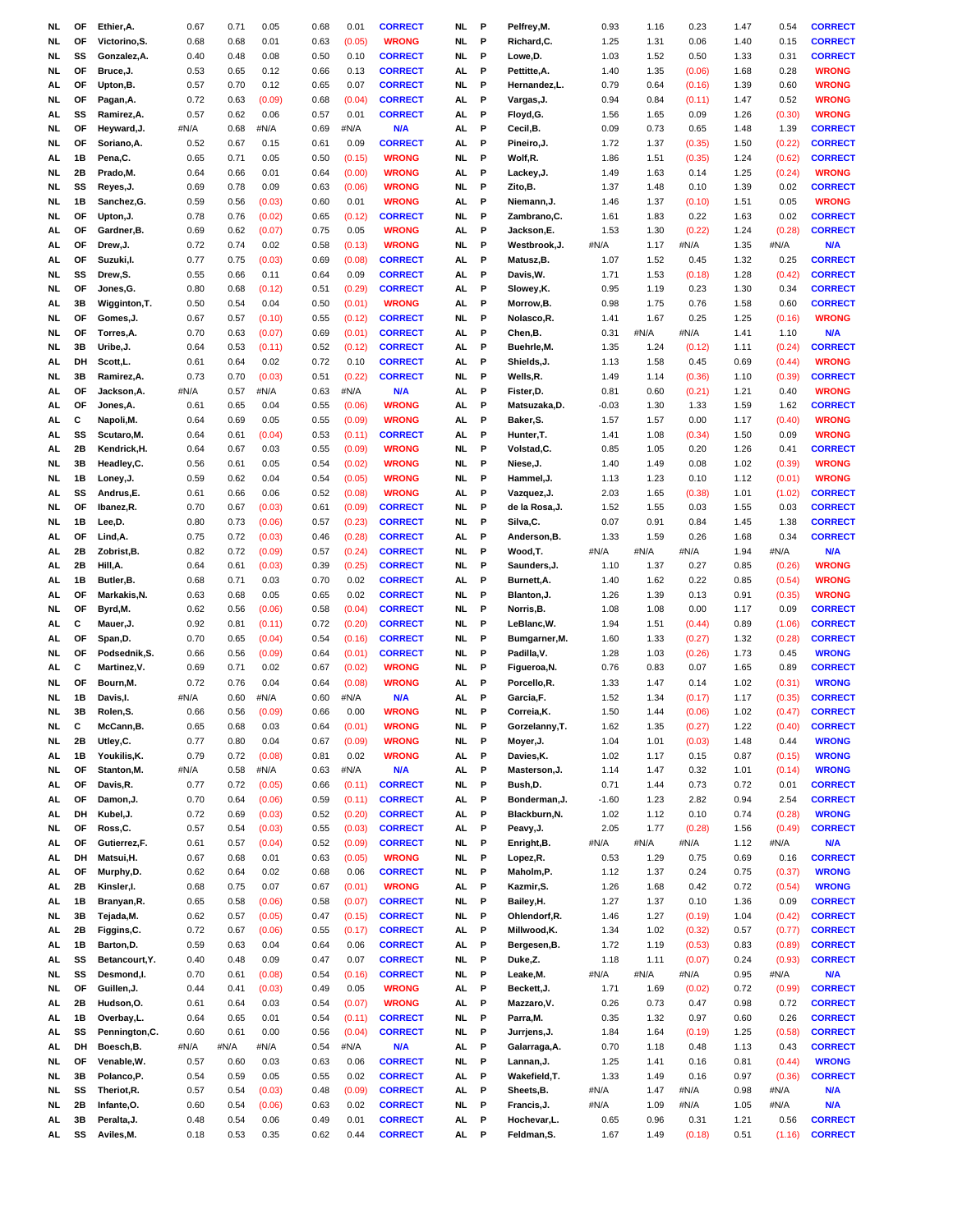| NL  | ΟF | Ludwick, R.     | 0.57    | 0.65 | 0.08   | 0.51     | (0.06) | <b>CORRECT</b> | AL  | Р | Bannister, B.  | 1.19 | 1.05 | (0.14)                | 0.36   | (0.83) | <b>CORREC</b> |
|-----|----|-----------------|---------|------|--------|----------|--------|----------------|-----|---|----------------|------|------|-----------------------|--------|--------|---------------|
| NL  | SS | Furcal, R.      | 0.54    | 0.57 | 0.04   | 0.75     | 0.21   | <b>CORRECT</b> | NL. | P | Harang, A.     | 0.78 | 1.12 | 0.34                  | 0.59   | (0.19) | <b>WRONG</b>  |
|     |    |                 |         |      |        |          |        |                |     |   |                |      |      |                       |        |        |               |
| AL  | c  | Buck, J.        | 0.55    | 0.54 | (0.01) | 0.59     | 0.04   | <b>CORRECT</b> | AL  | P | Arrieta, J.    | #N/A | 1.41 | #N/A                  | 1.11   | #N/A   | <b>N/A</b>    |
| NL  | ΟF | Fowler, D.      | 0.67    | 0.66 | (0.00) | 0.59     | (0.08) | <b>CORRECT</b> | NL  | P | Ely, J.        | #N/A | #N/A | #N/A                  | 0.94   | #N/A   | N/A           |
| AL  | ΟF | Francoeur, J.   | 0.53    | 0.56 | 0.02   | 0.48     | (0.06) | <b>CORRECT</b> | NL  | P | Stammen, C.    | 1.16 | 0.93 | (0.24)                | 0.93   | (0.24) | <b>CORREC</b> |
| AL  | ΟF | Lewis,F.        | 0.56    | 0.64 | 0.08   | 0.58     | 0.02   | <b>CORRECT</b> | NL. | P | Cook, A.       | 1.17 | 1.30 | 0.13                  | 0.91   | (0.26) | <b>WRONG</b>  |
| NL  | ΟF | Bernadina, R.   | 1.10    | #N/A | #N/A   | 0.53     | (0.57) | N/A            | AL  | P | Rowland-Smith, | 1.71 | 1.45 | (0.26)                | (0.06) | (1.77) | <b>CORREC</b> |
| NL  | ОF | Colvin, T.      | 0.18    | 0.36 | 0.18   | 0.61     | 0.43   | <b>CORRECT</b> | NL  | P | Suppan, J.     | 0.39 | 0.86 | 0.47                  | 0.39   | 0.00   | <b>CORREC</b> |
| AL  | DH | Thome, J.       | 0.64    | 0.60 | (0.04) | 0.83     | 0.20   | <b>CORRECT</b> | AL  | Р | Wilson, C.     | 1.66 | 1.57 | (0.09)                | 2.03   | 0.36   | <b>WRONG</b>  |
| NL  | 3В | Sandoval, P.    | 0.79    | 0.76 | (0.03) | 0.53     | (0.26) | <b>CORRECT</b> | NL. | Р | Takahashi, H.  | #N/A | #N/A | #N/A                  | 1.55   | #N/A   | <b>N/A</b>    |
| AL. | 3В | Kouzmanoff,K.   | 0.49    | 0.53 | 0.05   | 0.44     | (0.04) | <b>CORRECT</b> | NL  | P | Dickey, R.     | 0.78 | 0.96 | 0.17                  | 1.70   | 0.92   | <b>CORREC</b> |
| AL. | SS | Aybar, E.       | 0.63    | 0.53 | (0.10) | 0.47     | (0.16) | <b>CORRECT</b> | NL. | P | Narveson, C.   | 1.45 | 1.35 | (0.10)                | 1.26   | (0.19) | <b>CORREC</b> |
| NL  | С  | Posey, B.       | $-0.15$ | 0.57 | 0.72   | 0.68     | 0.83   | <b>CORRECT</b> | NL. | Р | Medlen, K.     | 1.34 | 1.70 | 0.35                  | 1.55   | 0.20   | <b>CORREC</b> |
| NL  | C  | Molina, Y.      | 0.59    | 0.57 | (0.02) | 0.48     | (0.11) | <b>CORRECT</b> | NL. | P | Kendrick, K.   | 1.71 | 1.42 | (0.29)                | 1.06   | (0.65) | <b>CORREC</b> |
| AL. | С  | Suzuki, K.      | 0.54    | 0.57 | 0.03   | 0.43     | (0.11) | <b>WRONG</b>   |     |   |                |      |      |                       |        |        |               |
|     | SS | Bartlett, J.    |         |      |        |          |        |                |     |   |                |      |      | <b>Total Accuracy</b> |        |        | 67%           |
| AL  |    |                 | 0.81    | 0.71 | (0.10) | 0.49     | (0.32) | <b>CORRECT</b> |     |   |                |      |      |                       |        |        |               |
| NL  | ΟF | Willingham, J.  | 0.65    | 0.66 | 0.01   | 0.69     | 0.04   | <b>CORRECT</b> |     |   |                |      |      |                       |        |        |               |
| NL  | 3В | Stewart, I.     | 0.57    | 0.63 | 0.06   | 0.58     | 0.02   | <b>CORRECT</b> |     |   |                |      |      |                       |        |        |               |
| NL. | SS | Cabrera, O.     | 0.54    | 0.56 | 0.02   | 0.48     | (0.06) | <b>WRONG</b>   |     |   |                |      |      |                       |        |        |               |
| NL  | OF | Morgan, N.      | 0.71    | 0.66 | (0.05) | 0.49     | (0.22) | <b>CORRECT</b> |     |   |                |      |      |                       |        |        |               |
| AL  | 3В | Inge,B.         | 0.46    | 0.41 | (0.05) | 0.51     | 0.05   | <b>WRONG</b>   |     |   |                |      |      |                       |        |        |               |
| NL  | 3В | Walker, N.      | 0.30    | 0.28 | (0.02) | 0.63     | 0.33   | <b>WRONG</b>   |     |   |                |      |      |                       |        |        |               |
| NL. | ΟF | Tabata, J.      | #N/A    | 0.55 | #N/A   | 0.63     | #N/A   | <b>N/A</b>     |     |   |                |      |      |                       |        |        |               |
| AL  | OF | Borbon, J.      | 0.82    | 0.63 | (0.19) | 0.49     | (0.33) | <b>CORRECT</b> |     |   |                |      |      |                       |        |        |               |
| NL  | SS | Cedeno,R.       | 0.34    | 0.42 | 0.08   | 0.49     | 0.15   | <b>CORRECT</b> |     |   |                |      |      |                       |        |        |               |
| AL. | ΟF | Crowe, T.       | 0.43    | 0.63 | 0.20   | 0.48     | 0.04   | <b>CORRECT</b> |     |   |                |      |      |                       |        |        |               |
| NL  | С  | Olivo, M.       | 0.55    | 0.60 | 0.04   | 0.58     | 0.02   | <b>CORRECT</b> |     |   |                |      |      |                       |        |        |               |
| AL  | С  | Posada, J.      | 0.70    | 0.68 | (0.02) | 0.60     | (0.10) | <b>CORRECT</b> |     |   |                |      |      |                       |        |        |               |
|     |    |                 |         |      |        |          |        |                |     |   |                |      |      |                       |        |        |               |
| NL  | OF | Burrell,P.      | 0.46    | 0.61 | 0.15   | 0.60     | 0.13   | <b>CORRECT</b> |     |   |                |      |      |                       |        |        |               |
| AL  | 3В | Hall, B.        | 0.34    | 0.49 | 0.15   | 0.59     | 0.25   | <b>CORRECT</b> |     |   |                |      |      |                       |        |        |               |
| AL. | ΟF | Jones, A.       | 0.57    | 0.59 | 0.03   | 0.64     | 0.07   | <b>CORRECT</b> |     |   |                |      |      |                       |        |        |               |
| AL. | 3B | Callaspo, A.    | 0.64    | 0.66 | 0.02   | 0.47     | (0.17) | <b>WRONG</b>   |     |   |                |      |      |                       |        |        |               |
| NL  | 3В | Keppinger, J.   | 0.48    | 0.52 | 0.04   | 0.58     | 0.10   | <b>CORRECT</b> |     |   |                |      |      |                       |        |        |               |
| NL  | SS | Castro, S.      | #N/A    | #N/A | #N/A   | 0.59     | #N/A   | <b>N/A</b>     |     |   |                |      |      |                       |        |        |               |
| NL. | 3В | Blake,C.        | 0.64    | 0.60 | (0.04) | 0.49     | (0.15) | <b>CORRECT</b> |     |   |                |      |      |                       |        |        |               |
| NL  | 3В | Hairston, J.    | 0.50    | 0.48 | (0.03) | 0.45     | (0.06) | <b>CORRECT</b> |     |   |                |      |      |                       |        |        |               |
| AL  | OF | Raburn, R.      | 0.72    | 0.65 | (0.07) | 0.61     | (0.11) | <b>CORRECT</b> |     |   |                |      |      |                       |        |        |               |
| AL  | 1B | Berkman,L.      | 0.73    | 0.79 | 0.06   | 0.59     | (0.14) | <b>WRONG</b>   |     |   |                |      |      |                       |        |        |               |
| NL  | 1B | Glaus, T.       | 0.22    | 0.64 | 0.43   | 0.53     | 0.31   | <b>CORRECT</b> |     |   |                |      |      |                       |        |        |               |
| NL  | ΟF | Bay, J.         | 0.75    | 0.75 | (0.00) | 0.59     | (0.16) | <b>CORRECT</b> |     |   |                |      |      |                       |        |        |               |
| NL. | OF | Smith, S.       | 0.72    | 0.67 | (0.05) | 0.56     | (0.16) | <b>CORRECT</b> |     |   |                |      |      |                       |        |        |               |
| AL  | ΟF | Crisp,C.        | 0.61    | 0.69 | 0.08   | 0.78     | 0.17   | <b>CORRECT</b> |     |   |                |      |      |                       |        |        |               |
| AL  | С  | Pierzynski, A.  | 0.57    | 0.51 | (0.07) | 0.465235 | (0.11) | <b>CORRECT</b> |     |   |                |      |      |                       |        |        |               |
|     | 2Β | Ellis, M.       | 0.53    |      | 0.03   | 0.567227 | 0.03   | <b>CORRECT</b> |     |   |                |      |      |                       |        |        |               |
| AL. |    |                 |         | 0.56 |        |          |        |                |     |   |                |      |      |                       |        |        |               |
| NL  | 2Β | Sanchez, F.     | 0.57    | 0.55 | (0.02) | 0.562635 | (0.00) | <b>CORRECT</b> |     |   |                |      |      |                       |        |        |               |
| NL  | 2Β | Eckstein,D.     | 0.45    | 0.48 | 0.04   | 0.457356 | 0.01   | <b>CORRECT</b> |     |   |                |      |      |                       |        |        |               |
| NL  | 2Β | Schumaker, S.   | 0.59    | 0.58 | (0.01) | 0.474952 | (0.12) | <b>CORRECT</b> |     |   |                |      |      |                       |        |        |               |
| AL  | 3В | Cantu, J.       | 0.60    | 0.59 | (0.01) | 0.468064 | (0.13) | <b>CORRECT</b> |     |   |                |      |      |                       |        |        |               |
| NL  | SS | Escobar, A.     | 0.55    | 0.56 | 0.01   | 0.405904 | (0.15) | <b>WRONG</b>   |     |   |                |      |      |                       |        |        |               |
| NL  | ΟF | Cabrera, M.     | 0.58    | 0.54 | (0.04) | 0.486    | (0.10) | <b>CORRECT</b> |     |   |                |      |      |                       |        |        |               |
| NL  | 3В | DeWitt, B.      | 0.37    | 0.54 | 0.18   | 0.516427 | 0.15   | <b>CORRECT</b> |     |   |                |      |      |                       |        |        |               |
| AL. | С  | Wieters, M.     | 0.56    | 0.64 | 0.08   | 0.479716 | (0.08) | <b>WRONG</b>   |     |   |                |      |      |                       |        |        |               |
| AL  | ΟF | Kearns, A.      | 0.40    | 0.62 | 0.22   | 0.540089 | 0.14   | <b>CORRECT</b> |     |   |                |      |      |                       |        |        |               |
| NL  | ΟF | Coghlan, C.     | 0.71    | 0.67 | (0.04) | 0.553708 | (0.15) | <b>CORRECT</b> |     |   |                |      |      |                       |        |        |               |
| AL  | DH | Cust, J.        | 0.58    | 0.63 | 0.05   | 0.653477 | 0.08   | <b>CORRECT</b> |     |   |                |      |      |                       |        |        |               |
| NL. | 2B | Barmes,C.       | 0.51    | 0.45 | (0.06) | 0.42891  | (0.08) | <b>CORRECT</b> |     |   |                |      |      |                       |        |        |               |
| AL. | 2B | Pedroia,D.      | 0.69    | 0.74 | 0.05   | 0.715976 | 0.02   | <b>CORRECT</b> |     |   |                |      |      |                       |        |        |               |
| AL  | ΟF | Rodriguez, S.   | 0.46    | 0.61 | 0.14   | 0.516484 | 0.05   | <b>CORRECT</b> |     |   |                |      |      |                       |        |        |               |
| NL  | 2Β | Kennedy, A.     | 0.63    | 0.56 | (0.07) | 0.507916 | (0.12) | <b>CORRECT</b> |     |   |                |      |      |                       |        |        |               |
| AL  | 3В | Encarnacion, E. | 0.50    | 0.59 | 0.09   | 0.558172 | 0.06   | <b>CORRECT</b> |     |   |                |      |      |                       |        |        |               |
| AL. | ОF | Snider, T.      | 0.52    | 0.61 | 0.09   | 0.57837  | 0.06   | <b>CORRECT</b> |     |   |                |      |      |                       |        |        |               |
|     |    | Ruiz, C.        |         |      |        | 0.671362 |        | <b>CORRECT</b> |     |   |                |      |      |                       |        |        |               |
| NL  | С  |                 | 0.58    | 0.61 | 0.03   |          | 0.09   |                |     |   |                |      |      |                       |        |        |               |
| AL  | ΟF | DeJesus, D.     | 0.58    | 0.62 | 0.04   | 0.668394 | 0.09   | <b>CORRECT</b> |     |   |                |      |      |                       |        |        |               |
| AL  | SS | Cabrera, A.     | 0.69    | 0.66 | (0.03) | 0.485222 | (0.20) | <b>CORRECT</b> |     |   |                |      |      |                       |        |        |               |
| AL. | ΟF | Ordonez, M.     | 0.66    | 0.64 | (0.01) | 0.687328 | 0.03   | <b>WRONG</b>   |     |   |                |      |      |                       |        |        |               |
| NL  | OF | Spilborghs, R.  | 0.51    | 0.66 | 0.15   | 0.605263 | 0.09   | <b>CORRECT</b> |     |   |                |      |      |                       |        |        |               |
| AL  | ΟF | McDonald,D.     | 0.50    | 0.47 | (0.03) | 0.606017 | 0.11   | <b>WRONG</b>   |     |   |                |      |      |                       |        |        |               |
| NL  | ΟF | Denorfia,C.     | -0.50   | #N/A | #N/A   | 0.602894 | 1.10   | N/A            |     |   |                |      |      |                       |        |        |               |
| NL  | С  | Barajas, R.     | 0.41    | 0.47 | 0.06   | 0.469325 | 0.06   | <b>CORRECT</b> |     |   |                |      |      |                       |        |        |               |
| NL  | ΟF | Gomez, C.       | 0.43    | 0.60 | 0.17   | 0.522727 | 0.09   | <b>CORRECT</b> |     |   |                |      |      |                       |        |        |               |
| NL  | ΟF | Gwynn, T.       | 0.54    | 0.50 | (0.04) | 0.448485 | (0.09) | <b>CORRECT</b> |     |   |                |      |      |                       |        |        |               |
| AL. | 2Β | Getz, C.        | 0.58    | 0.62 | 0.04   | 0.462963 | (0.11) | <b>WRONG</b>   |     |   |                |      |      |                       |        |        |               |
| NL  | ΟF | Milledge, L.    | 0.52    | 0.54 | 0.01   | 0.534398 | 0.01   | <b>CORRECT</b> |     |   |                |      |      |                       |        |        |               |
| NL  | С  | Rodriguez, I.   | 0.43    | 0.47 | 0.04   | 0.417874 | (0.01) | <b>WRONG</b>   |     |   |                |      |      |                       |        |        |               |
| NL  | С  | Doumit, R.      | 0.51    | 0.64 | 0.12   | 0.513423 | 0.00   | <b>CORRECT</b> |     |   |                |      |      |                       |        |        |               |
|     |    |                 |         |      |        |          |        |                |     |   |                |      |      |                       |        |        |               |
| AL  | ОF | Maier, M.       | 0.49    | 0.51 | 0.02   | 0.519324 | 0.03   | <b>CORRECT</b> |     |   |                |      |      |                       |        |        |               |
| AL  | c  | Jaso, J.        | #N/A    | #N/A | #N/A   | 0.585427 | #N/A   | <b>N/A</b>     |     |   |                |      |      |                       |        |        |               |

| NL. | ΟF | Ludwick.R.     | 0.57    | 0.65 | 0.08   | 0.51 | (0.06) | <b>CORRECT</b> | AL        | P   | Bannister.B.   | 1.19 | 1.05 | (0.14) | 0.36   | (0.83) | <b>CORRECT</b> |
|-----|----|----------------|---------|------|--------|------|--------|----------------|-----------|-----|----------------|------|------|--------|--------|--------|----------------|
| ۹L. | SS | Furcal, R.     | 0.54    | 0.57 | 0.04   | 0.75 | 0.21   | <b>CORRECT</b> | NL.       | - P | Harang, A.     | 0.78 | 1.12 | 0.34   | 0.59   | (0.19) | <b>WRONG</b>   |
| AL. | С  | Buck,J.        | 0.55    | 0.54 | (0.01) | 0.59 | 0.04   | <b>CORRECT</b> | AL        | -P  | Arrieta, J.    | #N/A | 1.41 | #N/A   | 1.11   | #N/A   | <b>N/A</b>     |
| NL. | ОF | Fowler,D.      | 0.67    | 0.66 | (0.00) | 0.59 | (0.08) | <b>CORRECT</b> | NL.       | P   | Ely, J.        | #N/A | #N/A | #N/A   | 0.94   | #N/A   | <b>N/A</b>     |
| AL. | ОF | Francoeur, J.  | 0.53    | 0.56 | 0.02   | 0.48 | (0.06) | <b>CORRECT</b> | NL.       | P   | Stammen, C.    | 1.16 | 0.93 | (0.24) | 0.93   | (0.24) | <b>CORRECT</b> |
| AL. | ΟF | Lewis,F.       | 0.56    | 0.64 | 0.08   | 0.58 | 0.02   | <b>CORRECT</b> | NL.       | P   | Cook.A.        | 1.17 | 1.30 | 0.13   | 0.91   | (0.26) | <b>WRONG</b>   |
| NL  | ОF | Bernadina.R.   | 1.10    | #N/A | #N/A   | 0.53 | (0.57) | N/A            | AL        | P   | Rowland-Smith. | 1.71 | 1.45 | (0.26) | (0.06) | (1.77) | <b>CORRECT</b> |
| NL. | ΟF | Colvin.T.      | 0.18    | 0.36 | 0.18   | 0.61 | 0.43   | <b>CORRECT</b> | NL.       | -P  | Suppan, J.     | 0.39 | 0.86 | 0.47   | 0.39   | 0.00   | <b>CORRECT</b> |
| AL. | DH | Thome.J.       | 0.64    | 0.60 | (0.04) | 0.83 | 0.20   | <b>CORRECT</b> | AL        | P   | Wilson.C.      | 1.66 | 1.57 | (0.09) | 2.03   | 0.36   | <b>WRONG</b>   |
| ۹L  | 3В | Sandoval.P.    | 0.79    | 0.76 | (0.03) | 0.53 | (0.26) | <b>CORRECT</b> | NL.       | - P | Takahashi.H.   | #N/A | #N/A | #N/A   | 1.55   | #N/A   | <b>N/A</b>     |
| AL. | 3В | Kouzmanoff, K. | 0.49    | 0.53 | 0.05   | 0.44 | (0.04) | <b>CORRECT</b> | <b>NL</b> | - P | Dickey, R.     | 0.78 | 0.96 | 0.17   | 1.70   | 0.92   | <b>CORRECT</b> |
| AL. | SS | Aybar, E.      | 0.63    | 0.53 | (0.10) | 0.47 | (0.16) | <b>CORRECT</b> | NL.       | P   | Narveson, C.   | 1.45 | 1.35 | (0.10) | 1.26   | (0.19) | <b>CORRECT</b> |
| ۷L. | C  | Posey, B.      | $-0.15$ | 0.57 | 0.72   | 0.68 | 0.83   | <b>CORRECT</b> | NL.       | - P | Medlen.K.      | 1.34 | 1.70 | 0.35   | 1.55   | 0.20   | <b>CORRECT</b> |
| NL. | С  | Molina.Y.      | 0.59    | 0.57 | (0.02) | 0.48 | (0.11) | <b>CORRECT</b> | NL.       | P   | Kendrick.K.    | 1.71 | 1.42 | (0.29) | 1.06   | (0.65) | <b>CORRECT</b> |
| AL. | C  | Suzuki.K.      | 0.54    | 0.57 | 0.03   | 0.43 | (0.11) | <b>WRONG</b>   |           |     |                |      |      |        |        |        |                |

**ALCOMIES BARTLETT CORRECTION CORRECT** 67%